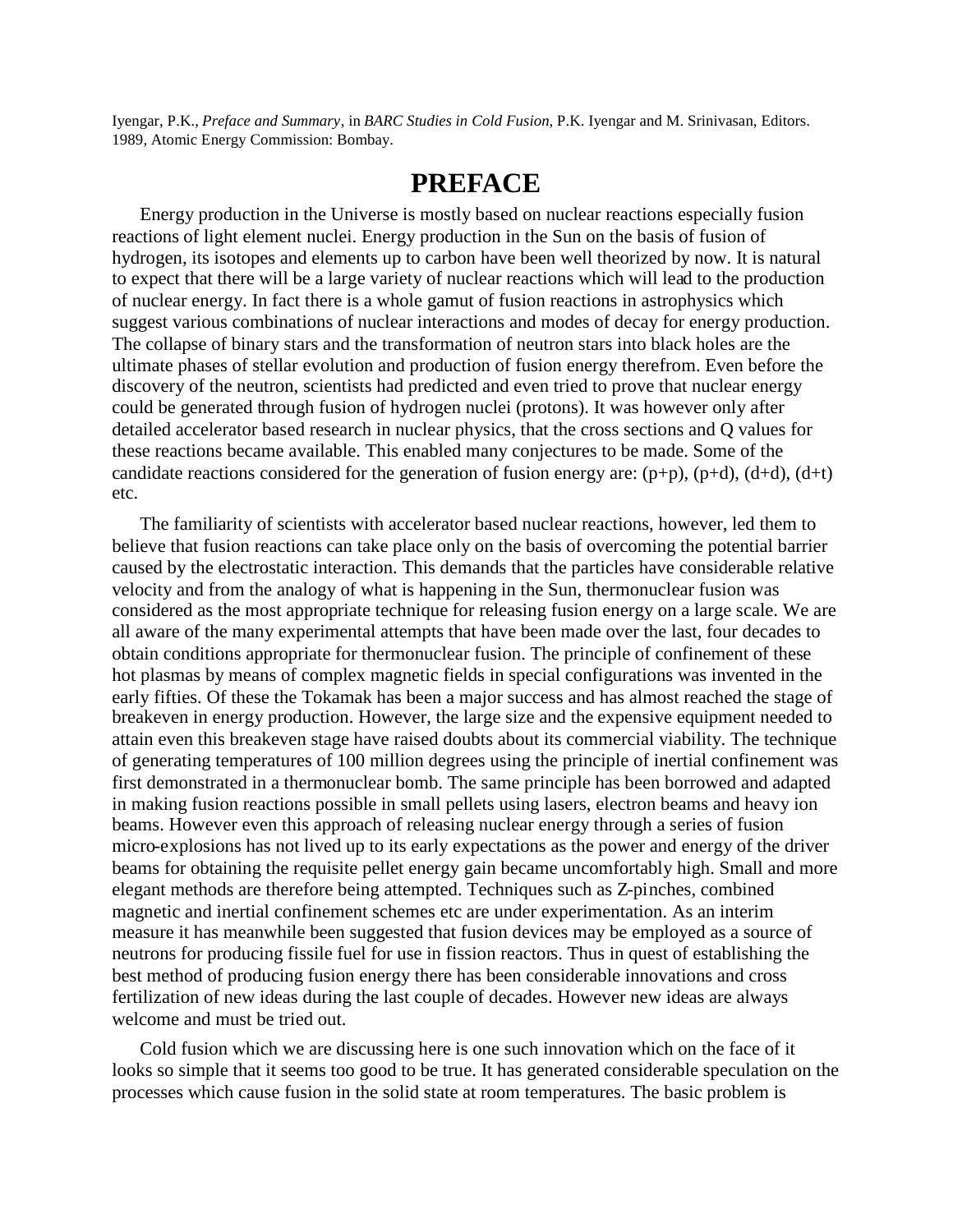essentially to bring together ions of hydrogen isotopes at distances of a few Fermis so that fusion takes place. It is worth recalling here previous attempts to bring together hydrogen nuclei to distances at which the spontaneous fusioning rate would increase considerably. The most effective method has been the replacement of the orbital electron of a molecular hydrogen ion by a *μ*meson or muon as it is called. Because of its heavier mass, the muon is able to squeeze the nuclei into a more compact molecule and cause a fusion reaction. Besides, the muon is found to have an additional advantage, because of its longer life time (2 μs), freed after a fusion reaction, it is able to catalyze more fusions. Almost 200 catalyzed fusions per muon have been experimentally observed in (d-t) mixtures to date. It is some of the same scientists who were concerned with the physics of muon catalyzed fusion who have now reported cold fusion in a lattice of palladium.

From the point of view of understanding the physics behind cold fusion, one needs to discuss the lattice structure and its rearrangement when hydrogen is absorbed in palladium, titanium or other alloys used for the storage of hydrogen. It is the fact that enormous (quantities of hydrogen can be stored in these materials at densities comparable to or higher than that of liquid hydrogen that first gave a clue that perhaps the internucleax distances can be brought down in such lattices. .Many attempts have been made by theorists to evaluate the fusioning rate in such lattices. Some of these are based on an extension of the well known theory for muon catalyzed fusion, wherein both the internuclear distances and the height of the potential barrier are varied. Both will have the effect of increasing the fusion rate from  $10^{-64}$  per second/per ion pair in heavy water to something of the order of  $10^{23}$  per second per ion pair which is required in order to explain the experimentally observed neutron production rate in cold fusion experiments. Whether it is possible to have such drastic changes in the fusion probability, which is essentially dictated by quantum mechanics considerations, is a matter of intense debate and discussion.

I would like to invite your attention to a novel application of the principles of quantum mechanics to such a problem. Several years ago Rand McNally had speculated on the feasibility of the occurrence of nuclear reactions at room temperature and was perhaps the first person to coin the phrase "cold fusion" as early as in 1983. To quote his own words "The problem of neutron transfer in solid media is no longer an elementary binary collision process involving Coulomb barriers and brief collision times but rather one in which the nuclei are continuously in each other's proximity. Since <sup>135</sup>Xe has a slow neutron capture radius approaching that of the inter atomic distance the nuclear barrier would perhaps be grossly reduced. Thus it is remotely possible that some combination of natural processes may permit barrier penetration to occur much more readily and a nuclear reaction to ensue". He also proposed the term "de Broglie interaction length" to emphasize the fact that the de Broglie wave length of particles with small kinetic energy is very long. The importance of the de Broglie interaction length can be seen in the extraordinarily high cross section for absorption of slow neutrons by certain nuclei. It is therefore of interest to know what the de Broglie interaction length of a deuteron with very small energy is in a palladium lattice. Further, what happens to the charge distribution of such a deuteron extended in space and the effects of its polarization are too speculative. If the charge distribution has dimensions of the order of a de Broglie interaction length, then the potential barrier due to Coulomb interaction may perhaps become much smaller. If so then fusion should be much more probable at very low temperatures.

From the experimental point of view, the proof of cold fusion must come from a demonstration of the production of neutrons,  $\text{He}^3$ ,  $\text{He}^4$ , tritium, gamma rays and other end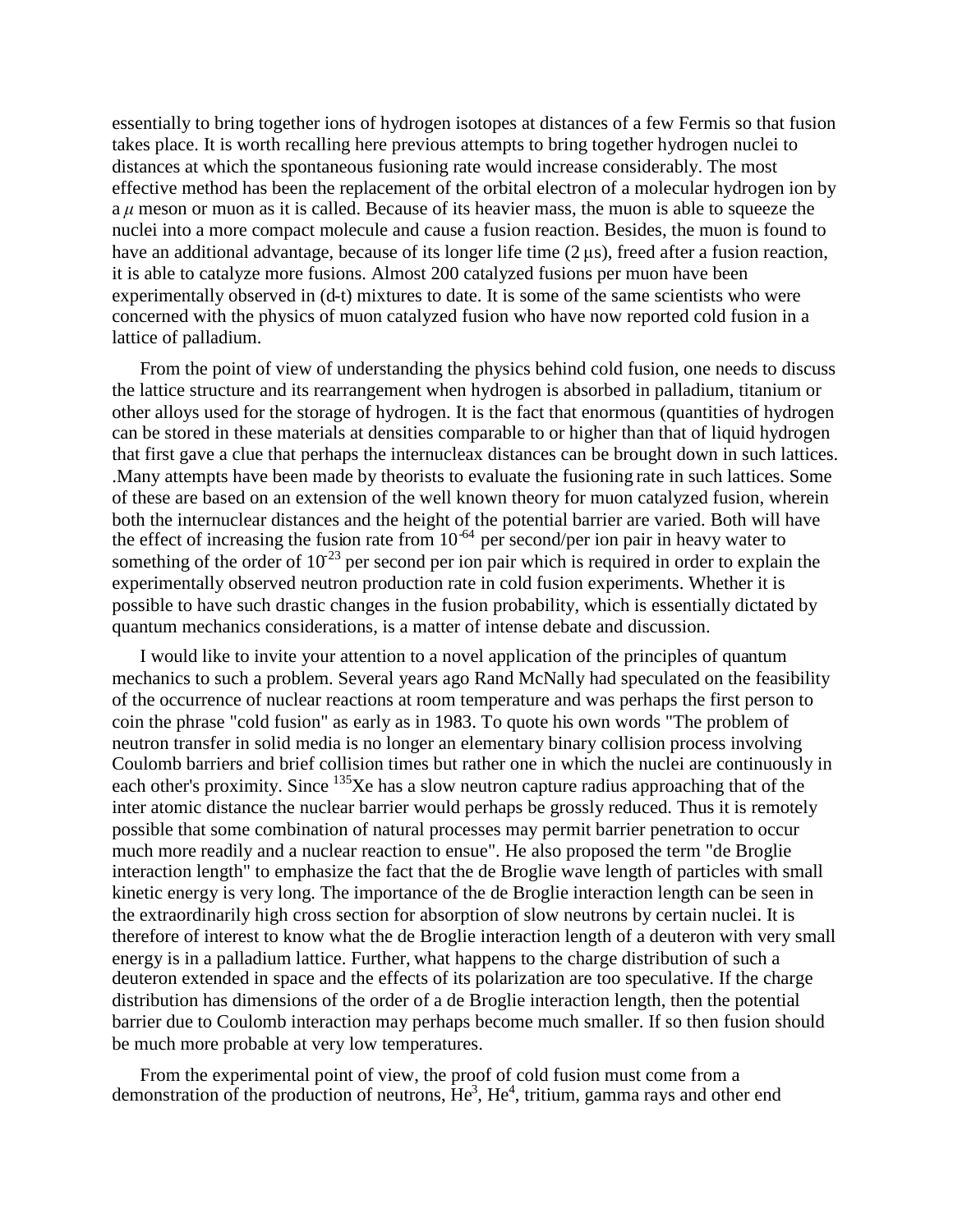products of nuclear transmutation reactions. Unfortunately experiments performed so far have used very small electrodes and small cells, and there have not been sufficiently large sized experiments which can give unqualified proof of the number of neutrons or radioactivity produced from this process. Our attempts in different groups at Trombay have however all shown reliable data on neutron and tritium production. These are described in the various papers included in this compilation. It is interesting that fusion reactions also take place when deuterium ions are introduced into a metallic lattice by simply absorbing deuterium gas into titanium or palladium. The group at Frascati in Italy first succeeded in producing neutrons by this method.

It is not our expectation that cold fusion will become an energy source tomorrow or the day after. After all even in 1939 when neutron induced fission in uranium was discovered, it took several years to find out how to set up a fission chain reaction and release fission energy in a large scale. Without detailed measurements of the number of neutrons produced in fission by the Columbia University group and the invention by Fermi of the heterogeneous neutron multiplying system, the nuclear reactor would not have become a reality. Similarly one has to explore and understand the basic mechanisms of fusion in a lattice and determine how this could be used either to produce energy directly or to produce neutrons and tritium in a sustained manner. It is too early to predict the time frame in which this will happen but for those of us familiar with the historical evolution of nuclear technology, one can foresee how it can change our perspective drastically. It is therefore necessary for us to involve ourselves deeply into understanding the mysteries of this new phenomenon. The source of such energy, namely deuterium, is ordinary water which is available in plenty and the technology to separate and concentrate deuterium from water is by now well established in our country.

I would therefore end this Preface by quoting from what Dr. Homi Bhabha said at the first International Conference on Peaceful Uses of Atomic Energy in 1955. He predicted that "in a couple of decades from now fusion energy will become possible and that will ensure energy production for man's needs as long as there is sea water on this earth". It is therefore a historical occasion for us to renew our efforts in research and development in an area so vital for human prosperity. I hope this report will stimulate the interest of scientists and engineers from various disciplines in this centre to channelise their efforts in such a way that we lead in this emerging technology.

This Preface is an edited version of the Inaugural talk delivered by Dr. P.K. Iyengar, Director, BARC at the one day meeting on 'Cold Fusion' held at Trombay on 18th May 1989.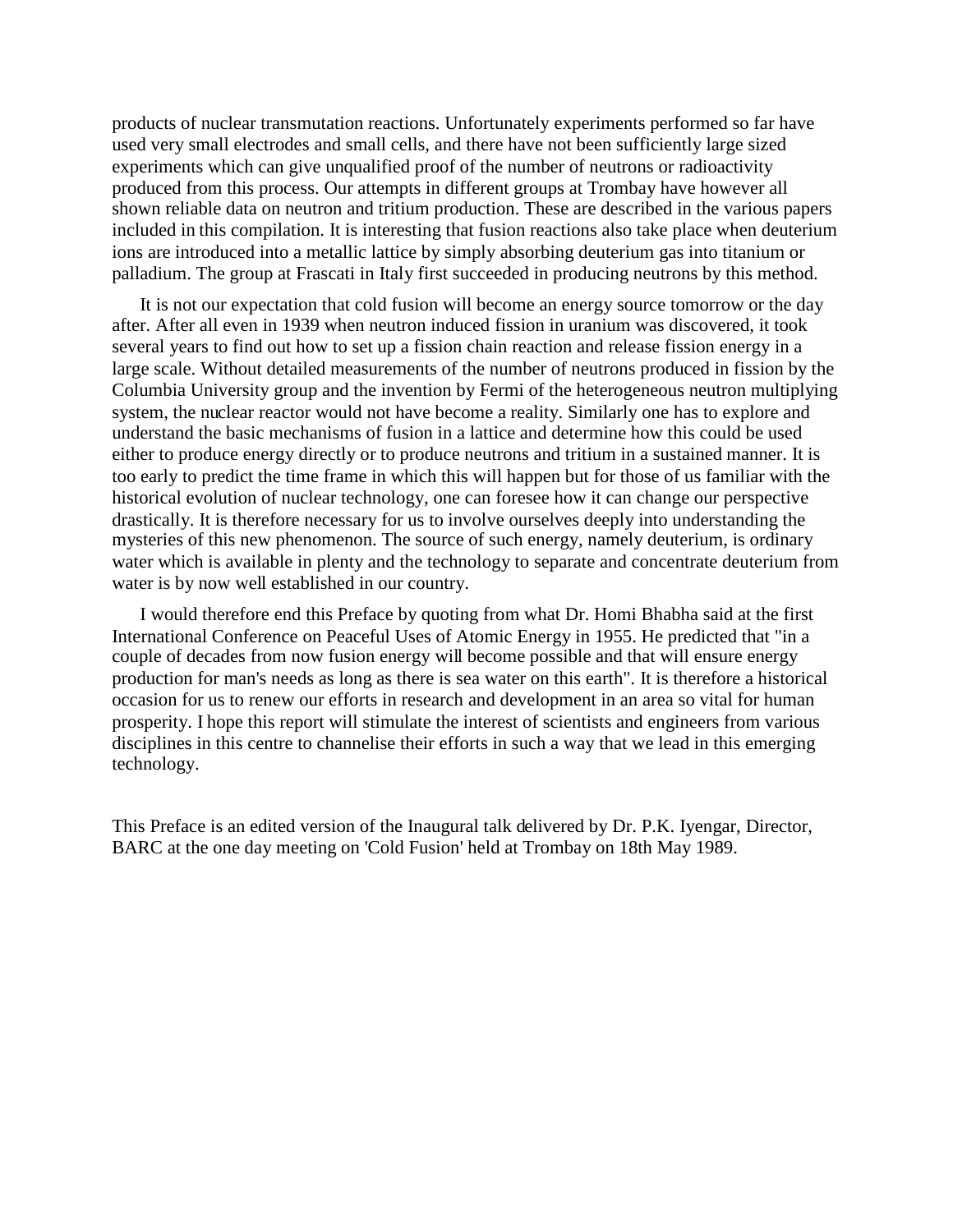## **SUMMARY**

This report is a compilation of the work carried out at BARC, Trombay during the first six months of the "cold fusion era" namely April to September 1989. Over fifty scientists and engineers besides a large number of technicians from more than ten Divisions of this Centre have been associated with these studies. This report comprises of three parts. Part A covers cold fusion investigations based on the electrolytic approach. Part B summarises the work based on D<sup>2</sup> loading in the gas phase and Part C covers the theoretical papers. Since most of the theoretical papers have either been published or are in the process of being published in scientific journals they are not commented upon in this Summary.

#### **Electrolysis Experiments**

Several groups having expertise in various areas such as hydriding of metals, electrochemistry, isotope exchange processes in the concentration of heavy water and neutron and tritium measurements, devised and set up a variety of electrolytic cells. In the initial experiments the emphasis was on detection of neutrons and tritium rather than excess heat. In a centre such as BARC the equipment and expertise for neutron measurements was readily available. The tritium levels in the  $D_2O$  electrolyte after operation of the cells were measured by expert groups (belonging to the Isotope and Health Physics Divisions of BARC) who have been engaged in this type of work for over two decades. Well known liquid scintillation counting techniques applicable for low energy beta emitters were used, taking adequate precautions as described in detail in Paper A9. Prior to the commencement of electrolysis, samples of the initial electrolyte also were analysed for their tritium content.

The first bursts of cold fusion neutrons were detected at Trombay on 21st April 1989 in two separate electrolysis experiments. At the Heavy Water Division a readily available commercial (Milton-Roy) electrolytic cell with Pd-Ag alloy tubes as cathodes and Ni as anode, originally meant for the generation of  $H_2$  gas was adapted for the electrolysis of 5 M NaOD in D<sub>2</sub>O (see Paper A1). Both a bank of  $BF_3$  detectors embedded in paraffin and a proton recoil fast neutron detector (NE 102A) were employed to look for possible neutron emission. An initial burst of neutrons was detected when the cell current attained 60 amps. Later the current increased to 100 amps and the cell became overheated, resulting in the built-in trip circuit automatically switching off the power. This was followed by a big burst of neutrons approximately two orders of magnitude larger than background levels during a five minute interval. Fig. 2 of Paper A1 shows plots of the neutron counts data from the two detectors. From the efficiency of the neutron detection system measured using a standard Pu-Be source, it was surmised that  $\approx 4 \times 10^7$  neutrons were emitted in all by this cell.

On the same day another cell set up by the Analytical Chemistry Division (ACD) also produced neutron bursts (see Fig. 7 of paper A5). Table I presents a summary of the six successful electrolytic experiments conducted at Trombay wherein both neutron and tritium production has been confirmed. These cells have employed a variety of cathode-anode configurations. While some groups selected NaOD as electrolyte, others used LiOD. One of the successful cells has deployed titanium as cathode material. However many cells did not give positive results and these are not included in Table I.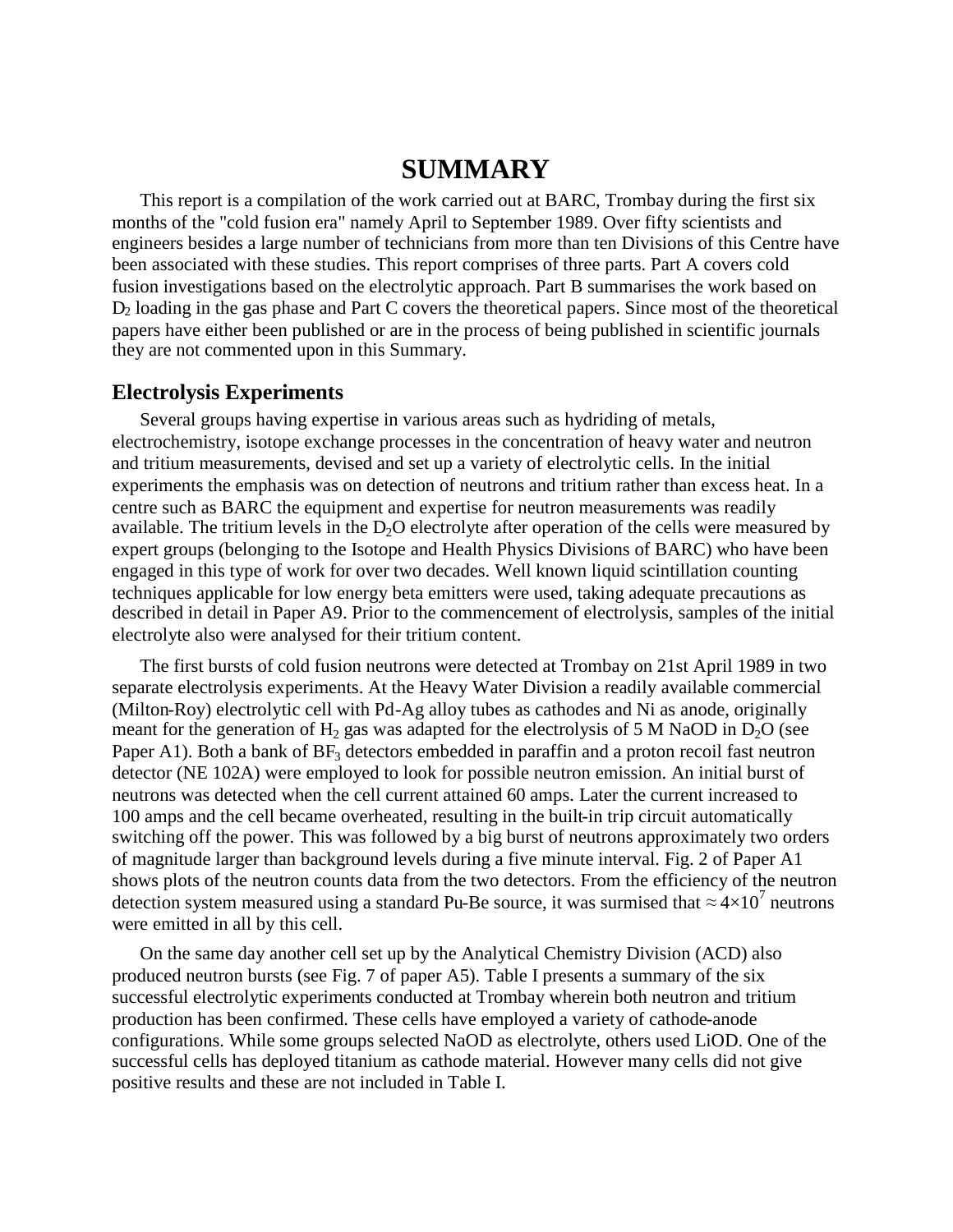The most important result to emerge out of the Trombay measurements is the surprisingly low overall neutron to tritium yield ratio. As evident from Table I five out of the six successful Trombay cells have given a value in the region of  $10<sup>6</sup>$  to  $10<sup>-9</sup>$  for this ratio, while one (WCD) has given a comparatively large value of  $\sim 10^{-3}$  for this ratio. However it must be pointed out that in this cell the absolute amount of tritium generated was very small. On the whole however the Trombay results clearly demonstrate that cold fusion is essentially "aneutronic" in nature.

It is worthwhile carefully scrutinising Table I to see what additional information can be extracted from these results. The current density in all the cells (except the last) was in the region of 170 to 800 mA/cm<sup>2</sup> and the total charge passed per cm<sup>2</sup> of cathode area prior to the detection of the first neutron burst (the "switching on charge" as it may be called) was in the range of 0.6 to 3.2 amp-hrs/cm<sup>2</sup>. In the last cell however wherein the charging current density was only 60mA/cm<sup>2</sup> the switching on charge was an order of magnitude higher (34 amp-hrs/cm<sup>2</sup>). Significantly however one ampere-hour or 3600 coulombs approximately corresponds to the charge carried by the number of deuterons required to load a few grams of Pd (associated with each cm<sup>2</sup> of cathode area) to a D/Pd ratio of  $\sim$  0.6. Thus the fact that the switching on charge more or less corresponds to the defined deuterium loading requirement of the cathode is a noteworthy experimental finding.

Since cold fusion in electrolytic cells appears to be essentially a surface phenomenon the integrated neutron yield per cm<sup>2</sup> of cathode area may of interest. This quantity lies in the range of 1.7 to  $2.9 \times 10^5$  neutrons/cm<sup>2</sup> for four of the cells. For the five module cell (Paper A2) it was an order of magnitude smaller while for the last cell it was two orders of magnitude higher. The specific tritium yield ( $\mu$ Ci/cm<sup>2</sup>) shows a somewhat wider scatter in the data. This quantity lies in the range of 0.5 to 1.3  $\mu$ Ci/cm<sup>2</sup> for the three cells wherein significant amounts of excess tritium were generated in comparison to the stock  $D<sub>2</sub>O$  levels. In the case of the titanium cathode cell although the total amount of tritium generated was significant  $(7 \mu\text{C})$  the specific tritium yield is an order of magnitude smaller (0.07  $\mu$ Ci/cm<sup>2</sup>). But it must be pointed out that neither the tritium lost via the gas stream nor that entrapped in the solid electrode were accounted for in that experiment. The specific tritium yield is much smaller for the last two cells wherein not much tritium was produced.

All in all it may be concluded that the behaviour of most of the electrolytic cells is reasonably consistent with each other considering the rather wide disparity in their designs, except perhaps for the last cell (WCD) whose behaviour is anomalous in many respects. The reason for this discrepancy is not immediately apparent.

#### **Statistical Characteristics of Neutron Emission**

There has been wide speculation in cold fusion literature that the observed neutron emission could be due to the phenomenon of crystal cracking or fracture. In the beginning it was even suspected that cosmic ray produced muons could be catalyzing fusion reactions in the deuterated Pd or Ti cathode. If these mechanisms were the source of cold fusion neutrons then it may be expected that neutron emission would be in multiples or bunches rather than one at a time. It is with a view to throwing some light on this question that the multiplicity spectrum of neutron emission was measured. The number of neutron pulses issuing from a bank of BF<sub>3</sub> (or He<sup>3</sup>) counters (embedded in paraffin) monitoring the cold fusion source was totalled over 20 ms sampling intervals and stored in a personal computer. There were 1000 such sampling intervals during a real time of 5 minutes. Data was simultaneously also recorded from a paraffin encased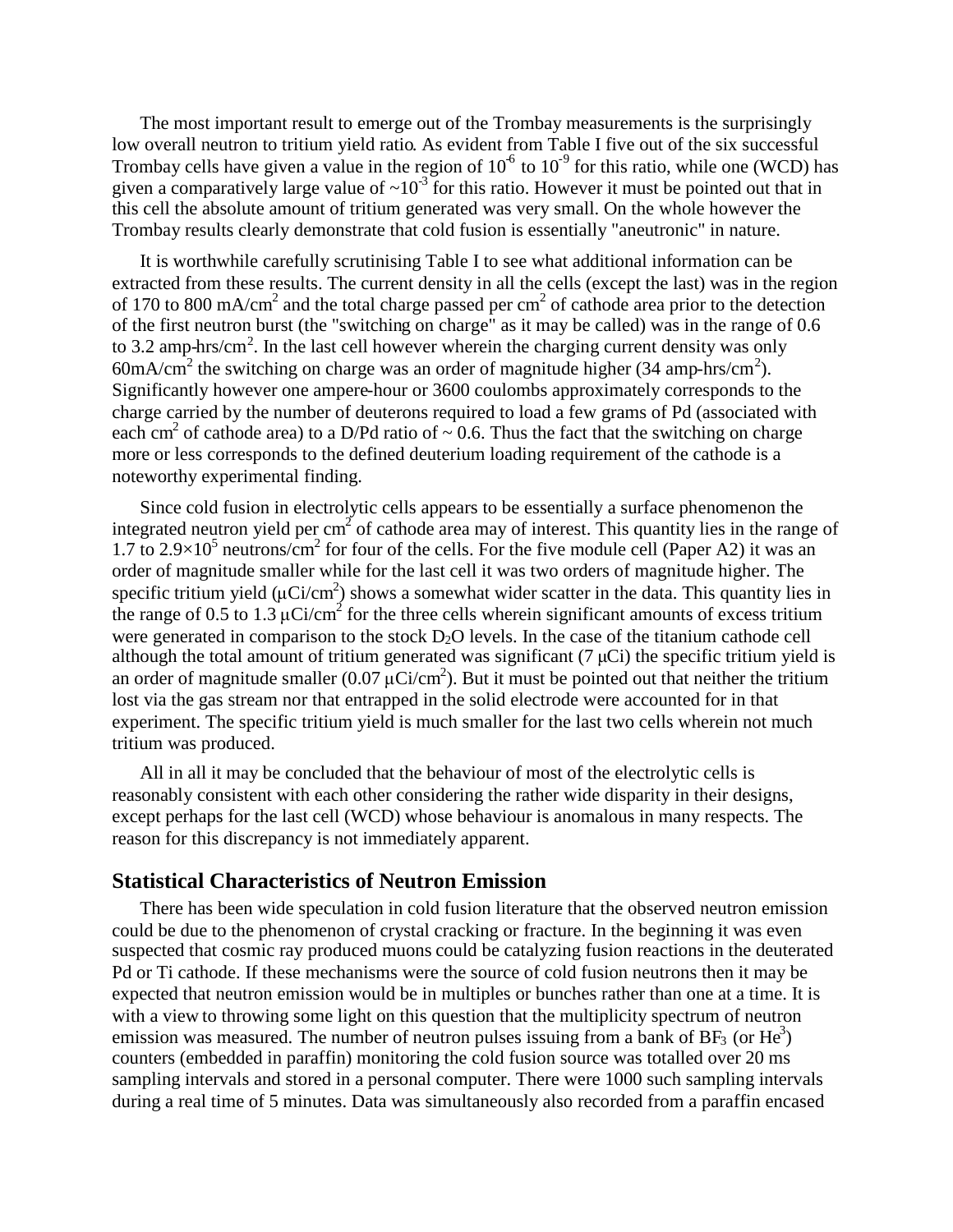bank of thermal neutron detectors placed at a distance of  $\sim$ 1.5 m from the source, serving as a background monitor. The data accumulated during periods of significant neutron emission were statistically analysed to yield the probability distribution of neutron counts. The details of these measurements are discussed in Paper A4. It is concluded from these studies that neutron emission essentially obeys Poisson distribution i.e. neutrons are mostly produced one at a time. However it is also found that occasionally 4 or more and even up to 20 neutron counts are registered in a single 20 ms interval. The background monitor has never yielded such high multiplicity events even once. Careful analysis of these measurements leads to the conclusion that about 15 to 20% of the neutrons produced in cold fusion are due to bunched neutron emitting events, possibly from phenomena such as crystal cracking. But the bulk of the neutrons generated i.e. 80 to 85% obey Poisson statistics implying emission as singles.

## **Gas Loaded Titanium Target Experiments**

Following reports of neutron emission having been detected by the Frascati group with pressurized  $D_2$  gas loaded Ti shavings, two variants of this experiment were carried out at Trombay. One group (Chemistry Division) followed the Frascati procedure with  $\sim 20$  g of cut Ti pieces and D<sup>2</sup> gas pressures increasing up to 50 bars. These experiments are described in Paper B1. The neutron detection system comprised of 24 He<sup>3</sup> counters arranged in a well-like array and having a counting efficiency of  $\sim 10\%$ . The neutron count rate reached a peak value of  $10^{5/40}$ s as compared to initial background levels of 60 per 40s (see Fig. 2 of Paper B1). The neutron emission phase lasted for several hours at times.

In a second variation of the gas loading experiment, described in Papers B2 and B3 small machined targets (discs, cones, cylinders etc) of Ti metal (mass between 0.2 to 1 g) were individually loaded with  $D_2$  gas by inductively heating them to 900°C in  $D_2$  atmosphere at 1 Torr pressure and then switching off the power to the induction coil.  $D_2$  gas was absorbed by the Ti target in the course of its cooling. The quantity of  $D_2$  absorbed could be measured from the observed pressure drop. This corresponded to a gross (D/Ti) ratio of hardly 0.001. However it is believed that most of the absorbed  $D_2$  gas was accumulated in the near surface region. A disc shaped Ti button loaded by this procedure began emitting neutrons on its own, almost 50 hours after loading, producing  $\sim 10^6$  neutrons over a 85 minute active phase (see Fig. 1 of Paper A4). The background neutron counter did not show any increase in counts during this time.

A new result from the BARC work is the observation of tritium in  $D_2$  gas loaded Pd foils, possibly for the first time. These are described in Paper B4. The tritium produced in these foils was extracted through a novel isotopic exchange technique, by keeping the deuterated foils in contact with a small quantity of ordinary water for several hours. The tritium content in the water was later measured through standard liquid scintillation techniques.

### **Autoradiography of Deuterated Ti and Pd Targets**

An important outcome of the Trombay work is the demonstration of autoradiography as a simple and elegant technique of establishing the presence of tritium in metallic samples wherein cold fusion reactions are suspected to have taken place. Deuterated samples of Ti or Pd were placed over standard medical X-ray films and exposed overnight. The radiographs of Ti discs showed about a dozen intense spots randomly distributed within the disc boundary, besides a large number of smaller spots, especially all along the periphery forming a neat ring of dots (see Fig. 1 of Paper B3). Repeated measurements with the same disc target with exposure times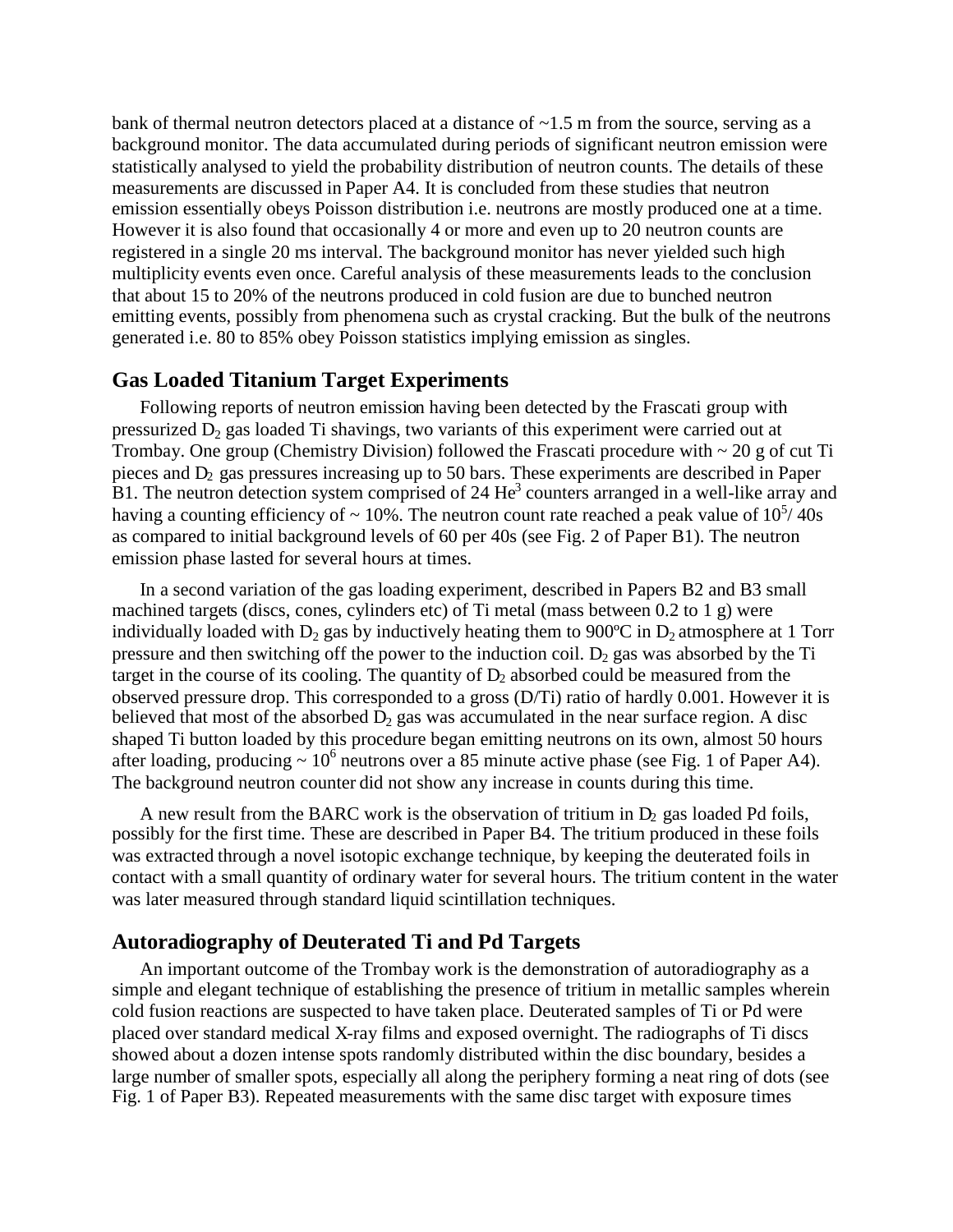varying from 10 to 40 hours gave almost identical patterns of spots, indicating that the tritium containing regions were well entrenched in the face of the titanium lattice. Spectral analysis of the X-ray emissions from such targets using a Si (Li) detector clearly depicts the characteristic Kα(4.5 keV) and K $\beta$  (4.9 keV) peaks of titanium excited by the betas from tritium decay.

In the case of Pd samples however the autoradiographs were more uniform. Interestingly it was found that the tritium betas (< 18 keV energy) were unable to excite the characteristic K X-rays of the Pd. The fact that even the second film of a stack of X-ray films exposed to the deuterated Ti and Pd samples gave a similar image, rules out the possibility that the image formation could be due to pressure or chemical reduction effects as may be suspected.

## **Conclusions**

Investigations of cold fusion phenomena carried out at Trombay during April to September 1989, have positively confirmed the occurrence of (d-d) fusion reactions in both electrolytic and gas loaded Pd and Ti metal lattices at ambient temperatures. Neutron emission has been observed at times even when the current to the electrolytic cell was switched off or in case of gas loaded Ti targets when no externally induced perturbation such as heating, cooling, evacuation etc was effected. The main findings of the Trombay investigations to date may be summarised as under:

(a) Tritium is the primary end product of cold fusion reactions with the neutron to tritium yield ratio being approximately 10-8 . The variation of tritium content in electrolyte samples taken at frequent intervals in some cells supports the contention that neutron and tritium production occurs at the same time.

(b) Cold fusion in electrolytic cells appears to be predominantly a surface phenomenon, with a specific charge requirement of a little over an ampere-hour/ $cm^2$  to switch on the neutron and tritium producing reactions. The fact that this roughly corresponds to the charge carried by the deuterons in a sample of Pd of a few grams/cm<sup>2</sup> loaded to a D/Pd ratio of 0.6 is particularly significant.

(c) Once initiated the cathode produces typically about  $10^5$  neutrons/cm<sup>2</sup> and almost a  $\mu$ Ci of  $T/cm<sup>2</sup>$ , irrespective of the detailed nature of the cell design. It is imperative that we investigate the nature of the quenching mechanism that thwarts the ability of the cathode surface to sustain nuclear reactions.

(d) Neutron emission both from electrolytically loaded Pd and gas loaded Ti is basically Poisson in nature i.e. the neutrons are emitted one at a time. However it is not clear whether the neutrons are generated in the (d-d) fusion reaction itself or whether it is produced in a secondary reaction involving the energetic protons or tritons. In this context it would be of interest to look for the possible presence of 14 MeV neutrons in cold fusion experiments

(e) About 10 to 25% of the neutrons produced appear to be generated in bunches of over 100 neutrons; each within a time span of less than 20 ms. Viewed in the light of the neutron to tritium yield ratio of 10-8 noted above, one would be obliged to conclude that a cascade representing approximately  $10^{10}$  fusion reactions occurs in under 20 ms. Since this appears very unlikely, lattice cracking or other mechanisms wherein the neutron to tritium branching ratio is close to unity, could be the source of such bunched neutron events.

(f) Autoradiography of gas loaded Ti and Pd targets demonstrates in a simple and elegant manner the presence of tritium. The experimentally deduced tritium to deuterium isotopic ratio in these targets is several orders of magnitude higher than in the initial stock  $D_2O$  and as such